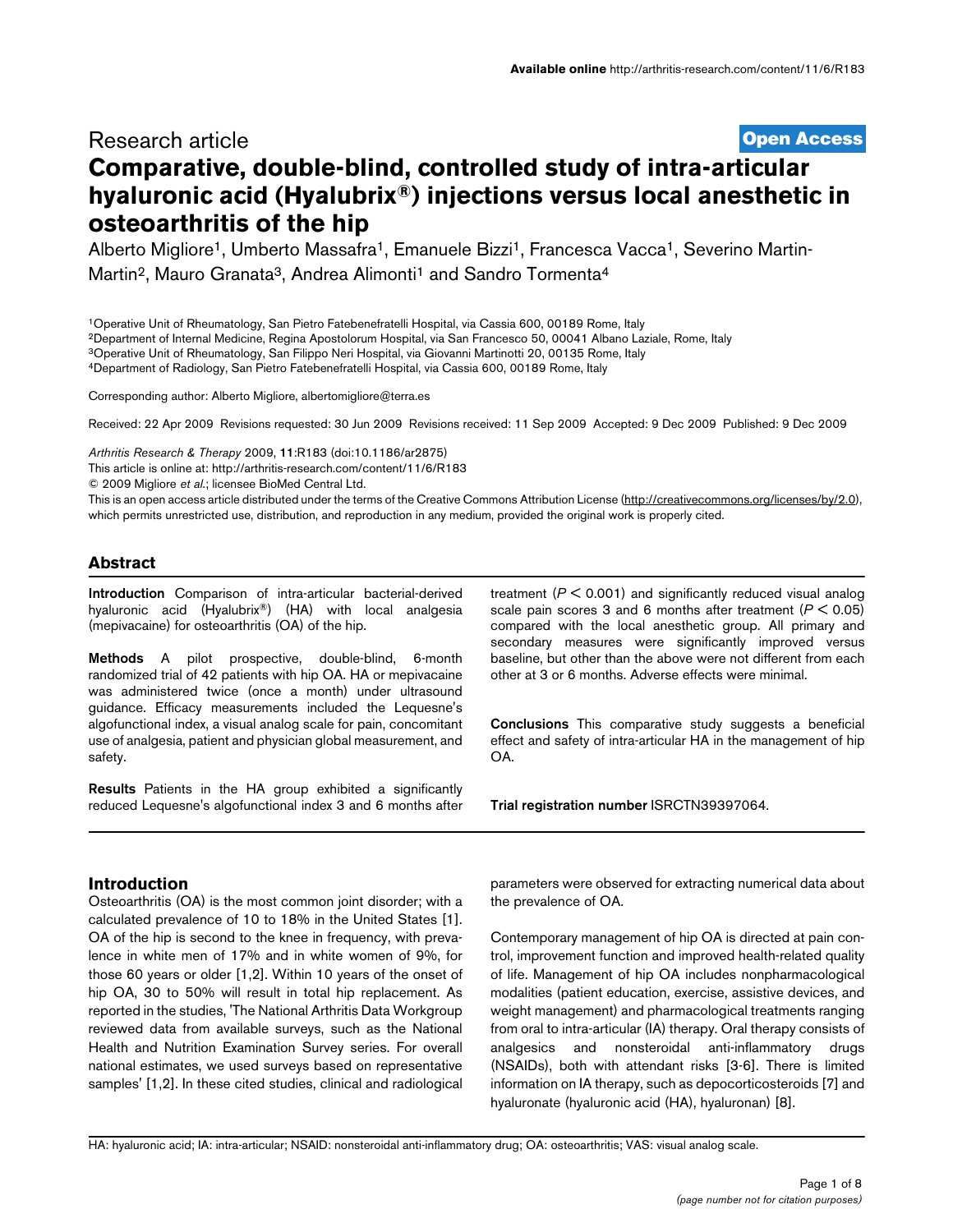In addition to establishing the safety of HA treatment, many studies on OA of the knee have demonstrated good efficacy profiles for IA HA treatments [9-12]. IA HA appears to be an ideal treatment for patients with knee OA with persistent pain that does not respond to conservative treatment, or for patients that are not possible candidates for joint replacement due to clinical conditions that make surgical replacement impossible to perform. Although IA HA generally has a slower onset of action than IA steroids, the therapeutic effect of IA HA injection appears to last longer [13].

Hyalubrix® is a sterile nonpyrogenic solution of HA sodium salt (15 mg/ml sodium HA) with a molecular-weight range of 1,500 to 3,200 kDa. Although biochemically processed similar to Hyalgan®, it is produced by bacterial fermentation. It has been used in the treatment of knee OA, and a postmarketing study on 1,523 patients supported the efficacy and safety of Hyalubrix® in pain reduction and functional improvement in the knee [14].

In comparison with HA, IA local anesthetics (for example, mepivacaine) are analgesic with potential therapeutic properties such as dilution of proinflammatory cytokines in pathological synovial fluid and reduction of neuro-mediated inflammation by the inhibition of neuropeptide production. These latter actions appear to last longer than the analgesic effect [15-17].

Our previous studies [18,19], as well as other studies [20,21], suggested good efficacy profiles for IA HA treatments in hip OA as well as good safety profiles for such treatment when performed under ultrasound guidance.

The present pilot study compared the benefit, duration and adverse event profile of IA Hyalubrix® versus IA mepivacaine, in the treatment of hip OA using ultrasound guidance to ensure IA injection [18].

## **Materials and methods Study design**

The study was a single-site, prospective, randomized, doubleblind, controlled clinical trial of the efficacy and safety of ultrasound-guided IA HA (Hyalubrix®, Fidia S.p.A, Padova, Italy) versus an IA analgesic (Mepivacaine, Fidia S.p.A, Padova, Italy) in outpatients with hip OA once a month for two injections. The patients and examiner were not aware of the injected drug. A separate unblinded investigator performed the injections.

The study protocol, including informed consent documentation, insurance, and Summary of Product Characteristics, was approved by the hospital ethics committee and the study followed the guidelines of the Declaration of Helsinki.

All patients were examined at baseline, completed the Lequesne algofunctional index (grades 1 to 4), recorded hip pain on a 10 cm visual analog scale (VAS), and recorded a patient's global assessment score for hip OA. The translation of the question asked was: 'How important do you think your hip osteoarthritis is for your global quality of life?'. A physician's global score was also assessed at baseline (how important the physician thinks the hip OA is for global life quality of the patient, with a range of 0 to 10). Baseline information included NSAID consumption by the number of days in the prior month in which NSAIDs were used (range 0 to 30), plus the number of NSAIDs taken per day.

Consecutive patients with hip OA were randomly assigned to receive Hyalubrix® or mepivacaine by a computer-generated block randomization schedule. The study included 42 patients, 20 women and 22 men.

Inclusion criteria included the following: age >40 years; ambulant without assistance; hip OA by American College of Rheumatology radiographic criteria; baseline VAS  $\geq$  4 cm; persistence of hip pain for at least 1 month before baseline; and signed informed consent.

Exclusion criteria were as follows: comorbidities (for example, rheumatoid arthritis, avascular necrosis, fibromyalgia); infection around the injection site; treatment with oral, parenteral, or IA steroids within 3 months; use of anticoagulants or history of thrombocytopenia; allergy to local anesthetics; history of adverse reaction to IA HA; pending hip replacement surgery; and use of a purported OA disease-modifying agent.

The primary endpoint of the present study was the determination of the change in the Lequesne index of the hip, comparing IA HA with IA mepivacaine at 26 weeks. Secondary endpoints were pain intensity (recorded on a 10 cm VAS), patient record of NSAID consumption, patient's global assessment, examining physician's global assessment, demographic correlations to response, and HA safety.

All adverse events were recorded with a question of severity, in relation to therapy and graded by severity. Measurements were recorded at screening, baseline, 3 months after the first injection, and 6 months after the first injection. Safety information was collected and reported on the basis sponsor's standard operating procedures, the international conference on harmonization of good clinical practice and the applicable Italian regulatory requirements.

## **Treatment**

IA hip injections were guided by ultrasound using an anterosagittal approach [18,19]. The assistance of real-time ultrasound and Doppler imaging avoided vessel injection and validated penetration of the hip joint. Ultrasonography also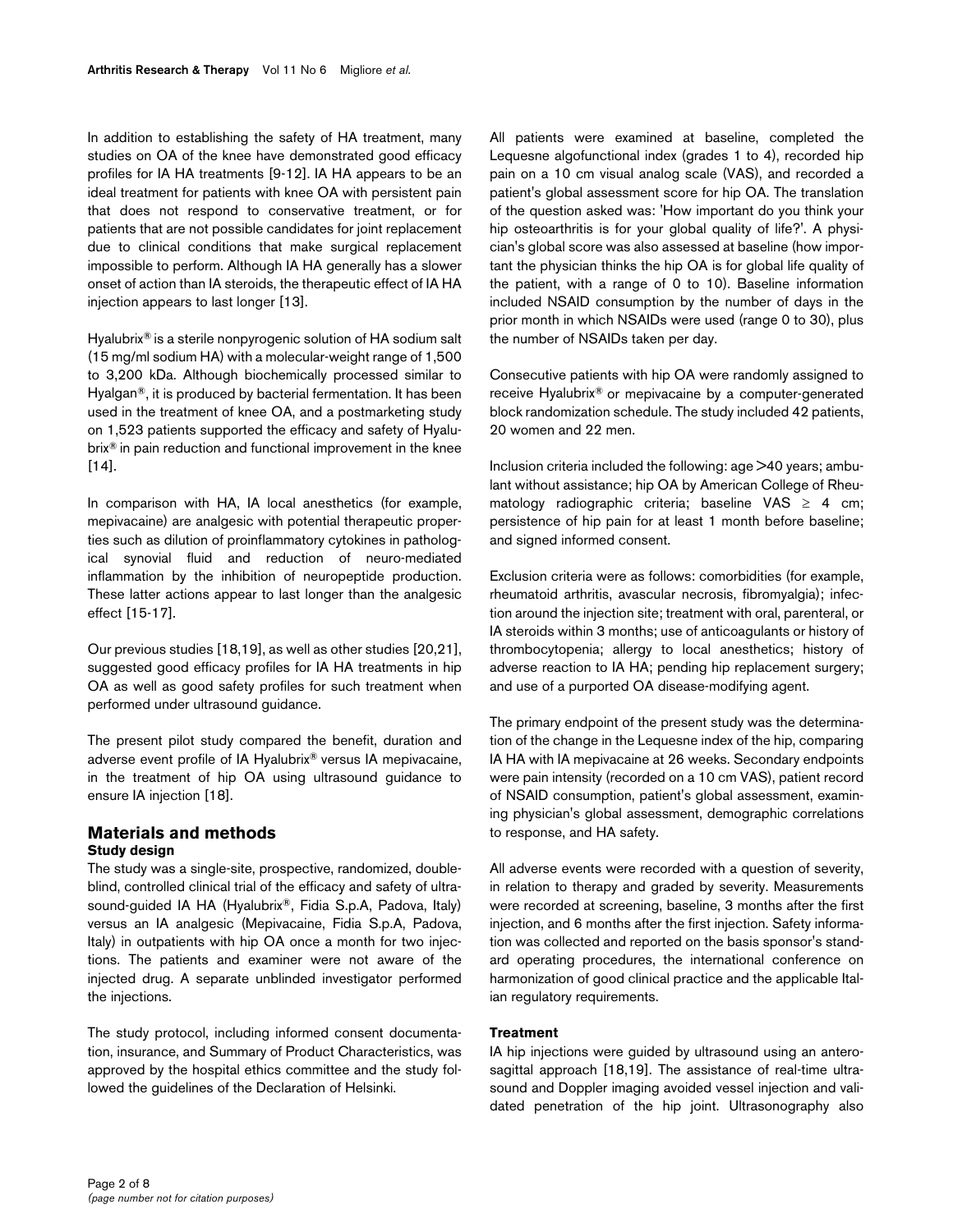provided information on joint features, OA severity, detection of bursitis, synovial effusion, and IA-free bodies [18].

Each of the two treatment sessions consisted of an IA injection of either HA 4 ml (two syringes, 60 mg) or 2% mepivacaine 4 ml. Hyalubrix® is a sterile, nonpyrogenic, viscoelastic solution manufactured with HA sodium salt obtained by bacterial fermentation from a fraction of high molecular weight (>1,500 kDa). Mepivacaine 2%, a local anesthetic, is a sterile isotonic solution manufactured with mepivacaine hydrochloride 20 mg/ ml. For the IA injection, the patient was supine with the hip internally rotated 15 to 20°. A 3.5-MHz convex transducer (MyLab25, Esaote, Genova, Italy) fitted with a sterile biopsy guide was used to perform ultrasound guidance. The hip joint was examined by ultrasound using an antero-para-sagittal approach, lateral with respect to femoral vessels defined by color Doppler imaging. The guide was aligned with the long axis of the femoral neck, including the femoral head and the acetabulum. The IA injection was performed by inserting a 20 guage,  $0.9 \times 90$  mm spinal needle into the biopsy guide. Under real-time guidance, the needle was advanced into the anterior capsular recess at the level of the femoral head. After contact with the femoral head, the needle was retracted 1 mm. The medication solution was injected, and the IA localization was monitored by real-time ultrasound visualization and Doppler signal.

#### **Statistical analysis**

All treated patients were considered for statistical analysis. No subsets of patients were evaluated. Statistical analyses were performed on changes or on absolute values, as applicable, at a 5% level of significance. Analyses were performed using SPSS software (IBM corporation, Armonk, NY, USA). Descriptive statistics were calculated on the basis of demographic and clinical data at baseline. Data were described by the mean, median, standard deviation, range, and frequency. Demographic and clinical data of treatment groups were compared at baseline by a chi-square test or a *t* test.

All efficacy variables were analyzed with tests for repeated measures. Differences in VAS pain, NSAID intake, days of intake of NSAIDs in the past month, and global assessment were investigated by an analysis of the variance for repeated measures, whereas differences in Lequesne's algofunctional index were analyzed by a Wilcoxon test. Adverse events that occurred during the study were listed individually.

## **Results**

Patients' characteristics are presented in Table 1. There were no differences between groups; in the global population, the mean age was 70  $\pm$  8.9 years with an age range of 42 to 79 years, the mean height was  $171 \pm 7.4$  cm, and the mean body mass index was  $25.7 \pm 3.2$ . Patients were affected by generalized OA (45%), idiopathic hip OA (95.5%), and localized hip OA (55%). The most frequent Kellgren-Lawrence radiological grade was 3 (85.7%); it was grade 4 in two cases, both randomized to the local anesthetic group.

There were eight (19%) discontinuations, five in the Hyalubrix® treatment group and three in the mepivacaine group (Figure 1), there was one treatment failure per group, and four patients were lost to follow up or retracted their consent to participate. Two patients were not evaluated for the 6-month follow-up visit since comorbidities appearing in the fourth month of the study made correct and exact evaluation of primary and secondary study endpoints impossible; in particular, one patient reported Herpes Zoster virus infection and a need for NSAIDs for symptom control, and one patient reported intense pain for valgus hallux that strongly increased the Lequesne index value and NSAID consumption, both in the Hyalubrix® group.

#### **Lequesne's algofunctional index**

Both treatment groups improved versus baseline at 3 and 6 months (*P* < 0.001). HA was superior to mepivacaine at 3 months (*P* < 0.001) and at 6 months (*P* < 0.05) (Table 2 and Figure 2).

### **Secondary outcomes**

#### *Pain intensity*

Both groups improved versus baseline at 3 and 6 months (*P* < 0.001) in both groups (Table 3). HA was superior to mepivacaine for the VAS at 3 and 6 months (*P* < 0.05).

#### *Nonsteroidal anti-inflammatory drug intake*

Both groups improved at 3 and 6 months versus baseline (*P* < 0.001), with no statistically significant differences between treatment groups (Table 3). Even if statistical significance was not reached when comparing results from the Hyalubrix® and local anesthetic groups, the reduction in NSAID intake was 49.4% after 3 months in the Hyalubrix® group and 24.6% in the local anesthetic group.

#### *Global assessment*

Similar to the change in NSAID intake, there was a significant reduction in patient and physician global assessment from baseline at both 3 and 6 months in both groups (*P* < 0.001), without significance differences between treatment groups (Table 3).

### **Tolerability**

Two adverse events were reported during the treatment phase. One HA-treated patient experienced moderate hip pain after the second injection that resolved within 7 days of treatment with paracetamol 2 g/day. One mepivacaine-treated patient had mildly intense injection site pain after the first injection, which lasted 36 hours without therapy after the second injection.

No serious adverse events were reported during the study.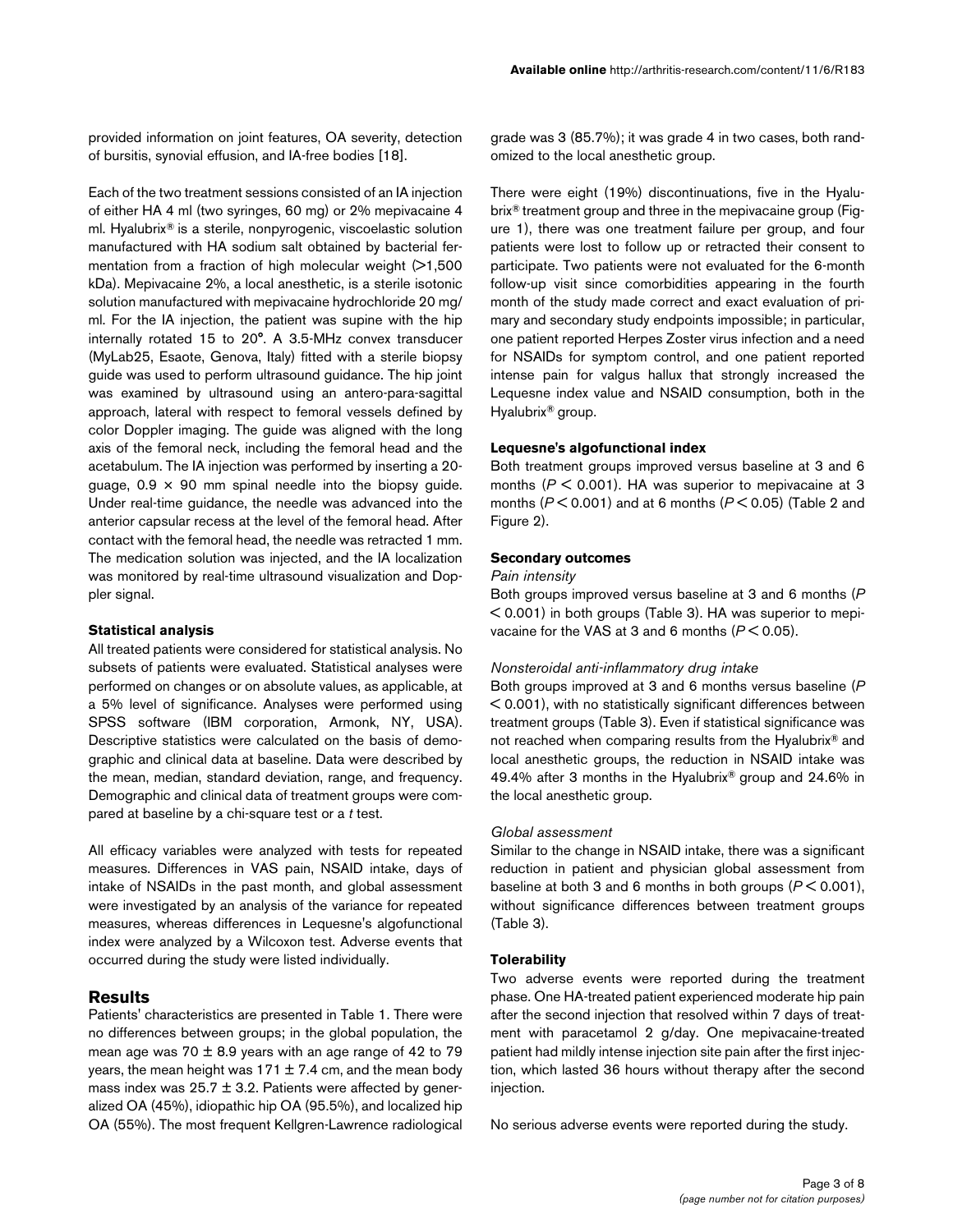### **Table 1**

#### **Patients' characteristics: demographical, physical and clinical information about patients in study.**

| Characteristic                     | Hyalubrix <sup>®</sup> group ( $n = 22$ ) | Carbocaine group $(n = 20)$ | Global population $(n = 42)$ |
|------------------------------------|-------------------------------------------|-----------------------------|------------------------------|
| Males                              | 12                                        | 10                          | 22                           |
| Females                            | 10                                        | 10                          | 20                           |
| Smokers                            | 4                                         | $\overline{2}$              | 6                            |
| Age                                | $68 \pm 10.3$                             | $67 \pm 7.2$                | $70 \pm 8.9$                 |
| Age range                          | 44 to 79                                  | 42 to 77                    | 42 to 79                     |
| Height                             | $170 \pm 6.9$                             | $172 \pm 8.0$               | $171 \pm 7.4$                |
| Body mass index                    | $25.6 \pm 2.2$                            | $24.8 \pm 4.1$              | $25.7 \pm 3.2$               |
| Hip osteoarthritis                 |                                           |                             |                              |
| Unilateral right                   | 6 (27.3%)                                 | 12 (60.0%)                  | 18 (42.8%)                   |
| Unilateral left                    | 4 (18.2%)                                 | $1(5.0\%)$                  | $5(10.4\%)$                  |
| <b>Bilateral</b>                   | 12 (54.5%)                                | 7 (35.0%)                   | 19 (45.2%)                   |
| <b>Type</b>                        |                                           |                             |                              |
| Primary                            | 21 (95.5%)                                | 17 (85.0%)                  | 38 (90.5%)                   |
| Secondary                          | $1(4.5\%)$                                | $3(15.0\%)$                 | 4 (9.5%)                     |
| Systemic osteoarthritis            |                                           |                             |                              |
| Yes                                | 11 (50.0%)                                | 8 (40.0%)                   | 19 (45.2%)                   |
| No                                 | 11 (50.0%)                                | 12 (60.0%)                  | 23 (54.8%)                   |
| Duration of osteoarthritis (years) |                                           |                             |                              |
| Mean                               | 4                                         | 5.5                         | 4.71                         |
| Median                             | 3.5                                       | 3.5                         | 3.5                          |
| Standard deviation                 | 2.87                                      | 5.1                         | 3.93                         |
| Minimum                            | $\mathbf{1}$                              | $\mathbf{1}$                | $\mathbf{1}$                 |
| Maximum                            | 10                                        | 20                          | 20                           |
| Radiological grade <sup>a</sup>    |                                           |                             |                              |
| $\overline{\mathbf{2}}$            | $1(4.5\%)$                                | $3(15.0\%)$                 | 4 (9.5%)                     |
| 3                                  | 21 (95.5%)                                | 15 (75.0%)                  | 36 (85.7%)                   |
| $\overline{\mathbf{4}}$            |                                           | $2(10.0\%)$                 | $2(4.8\%)$                   |
| Knee osteoarthritis                |                                           |                             |                              |
| Absent                             | 12 (54.5%)                                | 12 (60.0%)                  | 24 (57.1%)                   |
| Unilateral right                   | $1(4.5\%)$                                | $1(5.0\%)$                  | $2(4.8\%)$                   |
| Unilateral left                    | $2(9.1\%)$                                | $1(5.0\%)$                  | $3(7.1\%)$                   |
| <b>Bilateral</b>                   | 7 (31.8%)                                 | 6 (30.0%)                   | 13 (31%)                     |

Data presented as *n* (%) or mean ± standard deviation unless otherwise stated. <sup>a</sup>Demographical, physical and clinical conditions of patients in study were similar among two subgroups.

## **Discussion**

The present report describes the first comparative, prospective, double-blind, and randomized study comparing the safety and efficacy of Hyalubrix® with local anesthetic in symptomatic hip OA. The variables registered during the trial were the Lequesne's algofunctional index, the VAS pain score, NSAID intake, and patient's and physician's global assessment as suggested by Outcome Measures in Rheumatoid Arthritis Clinical Trials-Osteoarthritis Research Society International criteria [20]. Of the 42 patients enrolled in the study, the most frequent Kellgren-Lawrence radiological grade was grade 3 (85.7%), and the severest grade 4 was present only in two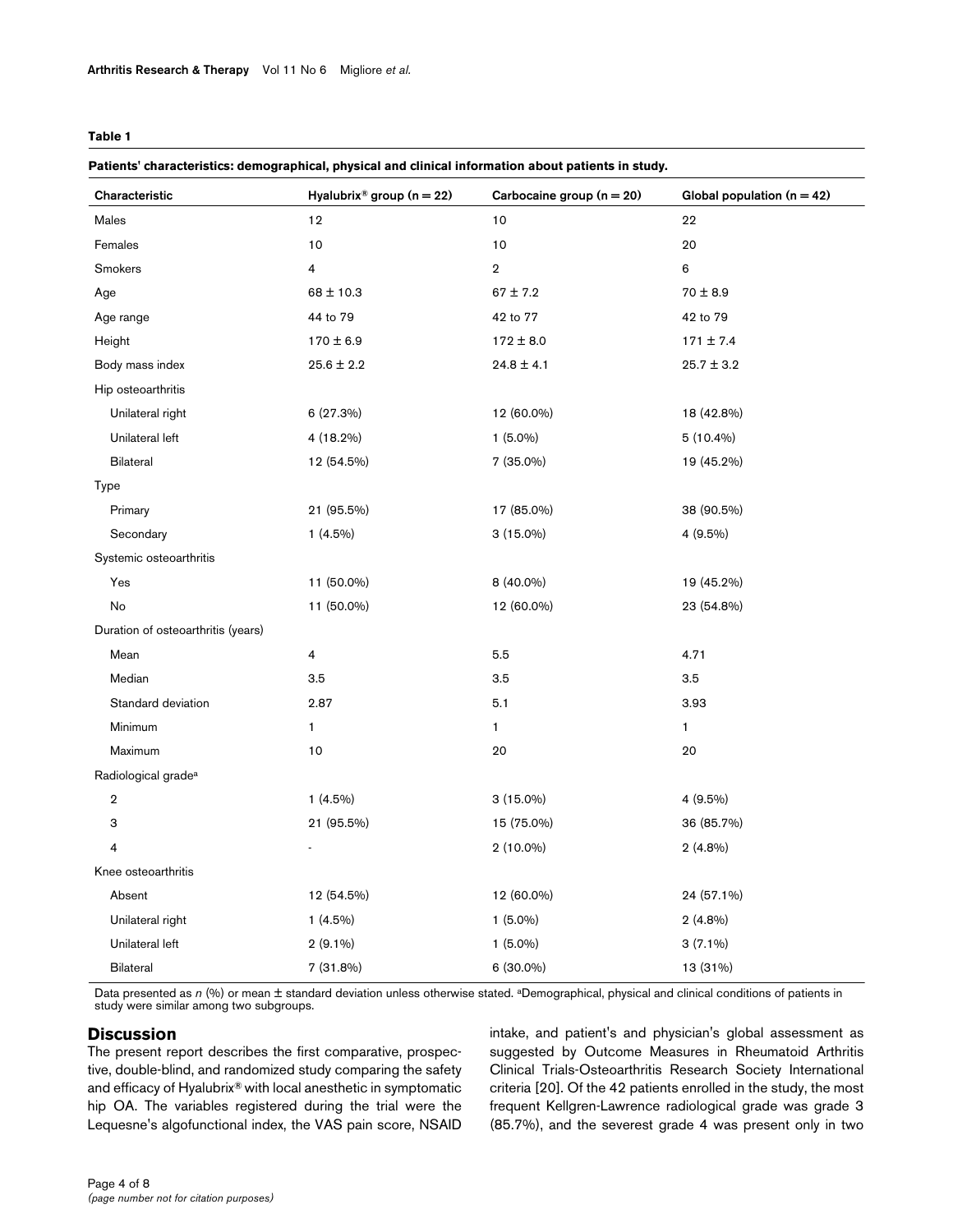

#### **Figure 1**

Patients' disposition and study progress.

cases. This result illustrates that visco-induction can be efficacious even in patients presenting a moderate-severe radiological score of hip joint OA.

Although all intra-group differences in efficacy outcomes were statistically significant compared with baseline, there were no significant inter-group differences in NSAID intake or patient's and physician's global assessment at any time during the follow-up. Statistically significant differences between treatments were observed for Lequesne's algofunctional index and the VAS pain score, with patients enrolled in the Hyalubrix® group showing improved scores at 3 and 6 months. Furthermore, with respect to the VAS pain score, the results of this study suggest that pain relief obtained with Hyalubrix® persists for at least 6 months after treatment.

#### **Table 2**

**Lequesne index values for patients undergoing Hyalubrix® or mepivacaine ultrasound-guided intra-articular injection of the hip**

| Patient subgroup             | Lequesne index  |                 |                         |  |  |
|------------------------------|-----------------|-----------------|-------------------------|--|--|
|                              | <b>Baseline</b> | 3 months        | 6 months                |  |  |
| Hyalubrix <sup>®</sup> group | $7.09 + 3.78$   | $5.15 + 5.15^a$ | $3.94 \pm 2.58^{\circ}$ |  |  |
| Mepivacaine group            | $7.75 \pm 4.15$ | $6.53 \pm 4.33$ | $6.41 \pm 4.14$         |  |  |

Data presented as mean ± standard deviation. All values obtained at 3-month and 6-month control visits reached statistical significance when compared with baseline values. aValues obtained at 3 months were also significantly different when comparing Hyalubrix® results with mepivacaine results in terms of the Lequesne index (*P* < 0.001); at 6 months the significant difference between the two subgroups was still present ( $\check{P}$  < 0.05).

Clinical studies that have examined the efficacy of HA products for hip OA include two systematic reviews [21,22], two randomized controlled trials [23,24], and two uncontrolled trials [25,26]. Among the randomized controlled trials, the study performed by Qvistgaard and colleagues randomized patients into three treatment groups: HA, corticosteroids, and saline solution [23]. The authors concluded that corticosteroids were more effective in relieving pain and improving functionality than HA, which showed good efficacy but did not achieve statistically significant amelioration of symptoms. In contrast, our data suggest that IA HA injection has statistically significant effects on pain and functionality in hip OA-affected patients.

This apparent discrepancy might be explained by some differences between the two studies. First, the follow-up time in our study was longer (6 months versus 3 months), which could facilitate the discovery of long-lasting effects of HA-based therapy. Moreover, Qvistgaard and colleagues administered a total of 60 mg HA (three injections), whereas we administered a total of 120 mg HA (two injections). Different doses of HA might lead to different levels of saturation of CD44 and of other HA receptors such as hyaloadherins, and this might influence receptor activation and biological effects [27]. Also, different molecular weights of HA might lead to different efficacy and safety results. The Hyalubrix® used in this study had a molecular weight >1,500 kDa, whereas the HA product in Qvistgaard and colleagues' study had a molecular weight of 500 to 730 kDa. Furthermore, Qvistgaard and colleagues' compared HA with corticosteroids instead of with local anesthetics.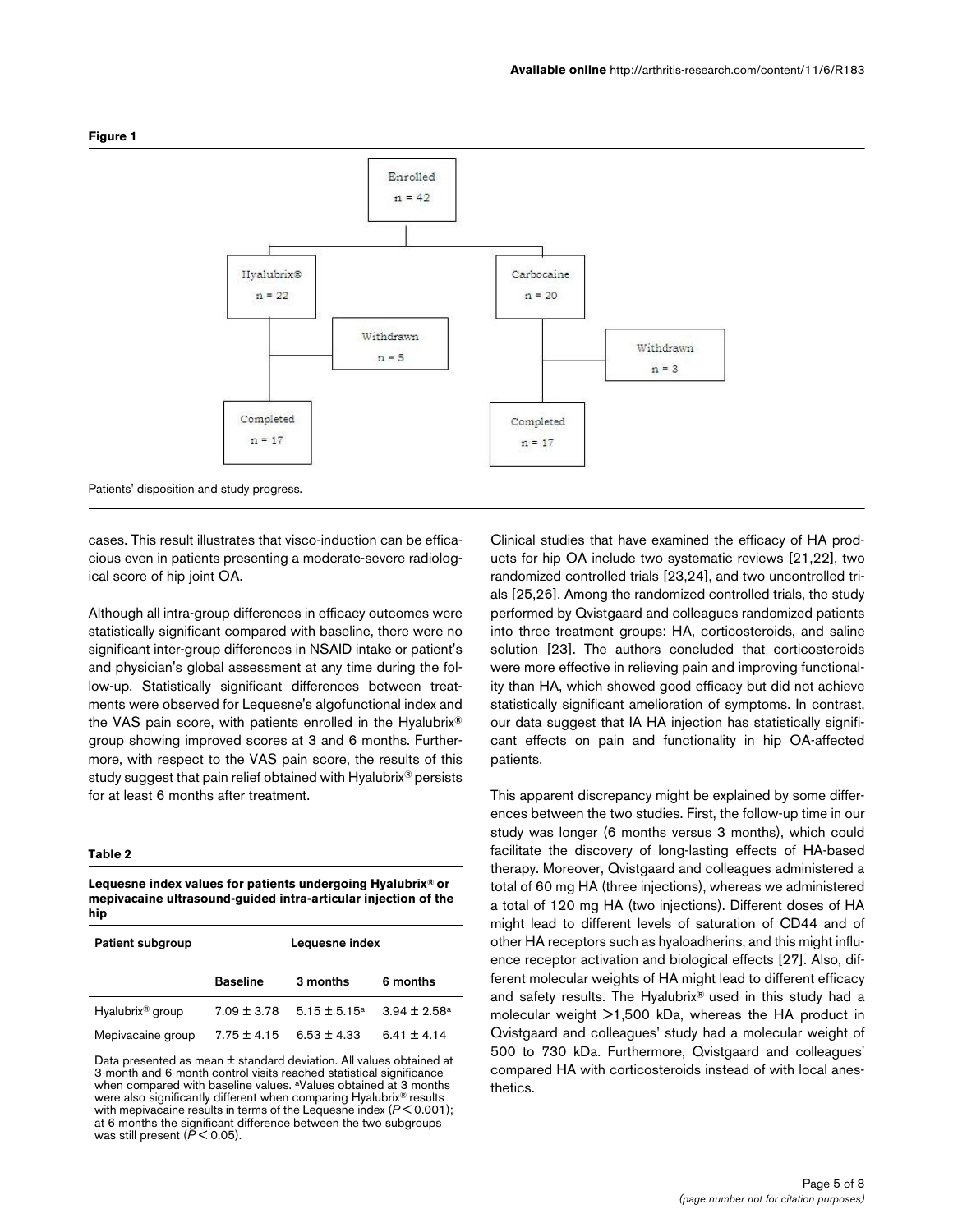

**Figure 2**

Lequesne index mean values for subgroups of patients treated with Hyalubrix® or mepivacaine via intra-articular ultrasound-guided injection of the hip. P < 0.001 for every value obtained at 3 or 6 months for both subgroups when compared with baseline values. p 0.001 was observed also when comparing values obtained from the hyalubrix® group with those from the mepivacaine group at 3 months, while P < 0.05 was observed when comparing values obtained from the Hyalubrix® group with those from the mepivacaine group at 6 months.

In the other randomized controlled trial, Tikiz and colleagues compared the efficacies of IA injections of a lower-molecularweight hyaluronan (HA) and of a higher-molecular-weight visco-supplement in hip OA [24]. No significant differences in outcomes were found between any of the measurements at the first, third, and sixth months.

Other studies [25,26,28-33] with a total of 141 participants treated with one to three injections of Hylan GF20 (Genzyme, Cambridge, MA, USA), reported an overall success rate of approximately 50% after 3 to 12 months. These smaller openlabel trials of 10 to 57 participants, without a control group, generally reported moderate improvements in pain and function after treatment with Durolane [28], with Ostenil [26,33], with or Synvisc [25,32]. All studies measured pain (VAS or numerical pain rating scale) or disability (Western Ontario Mac Master scale or Lequesne scale). Because there was no control group and no random allocation, these results must be interpreted with caution, with greater weight placed on the evidence from systematic reviews and randomized controlled trials.

In the present study, global assessments decreased strongly for both local anesthetic and Hyalubrix®, and these effects were more evident after 6 months. This result confirms the findings of previous studies of hip OA and of knee OA that HA

#### **Table 3**

| Secondary outcome measures obtained for subgroups of patients |  |  |  |  |
|---------------------------------------------------------------|--|--|--|--|
|---------------------------------------------------------------|--|--|--|--|

| Secondary outcome measure   | Patient subgroup             | <b>Baseline</b> | 3 months               | 6 months               |  |
|-----------------------------|------------------------------|-----------------|------------------------|------------------------|--|
| Pain visual analogic scale  | Hyalubrix <sup>®</sup> group | $6.4 \pm 1.94$  | $4.3 \pm 2.58^{\circ}$ | $4.5 \pm 1.96^{\rm a}$ |  |
|                             | Mepivacaine group            | $6.0 \pm 1.34$  | $4.5 \pm 2.63$         | $5.0 \pm 2.41$         |  |
| NSAID consumption           | Hyalubrix <sup>®</sup> group | $8.5 \pm 3.6$   | $2.1 \pm 0.4$          | $1.5 \pm 0.5$          |  |
|                             | Mepivacaine group            | $6.9 \pm 2.2$   | $5.5 \pm 3.0$          | $2.3 \pm 1.0$          |  |
| Global physician assessment | Hyalubrix <sup>®</sup> group | $5.5 \pm 1.58$  | $4.4 \pm 1.49$         | $4.0 \pm 1.51$         |  |
|                             | Mepivacaine group            | $5.1 \pm 1.41$  | $4.5 \pm 1.61$         | $4.3 \pm 1.61$         |  |
| Global patient assessment   | Hyalubrix <sup>®</sup> group | $6.1 \pm 2.07$  | $4.5 \pm 2.31$         | $4.0 \pm 2.06$         |  |
|                             | Mepivacaine group            | $5.7 \pm 1.68$  | $4.7 \pm 2.33$         | $4.9 \pm 2.01$         |  |
|                             |                              |                 |                        |                        |  |

All values reached statistical significance when compared with baseline values <sup>ap</sup>ain visual analogic scale showed statistical significance also when comparing values obtained in the two subgroups of therapy (*P* < 0.05). NSAID, nonsteroidal anti-inflammatory drug.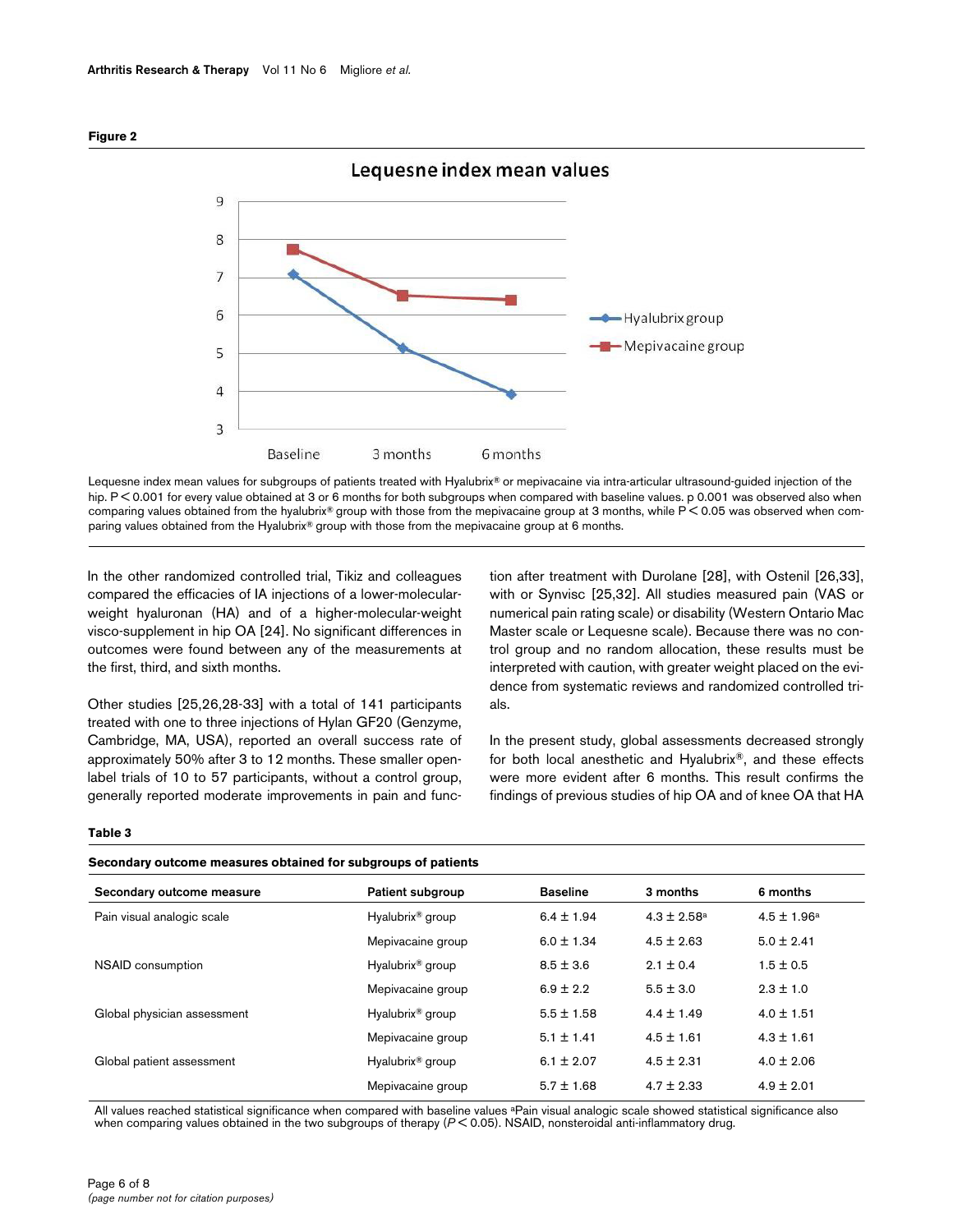visco-supplementation is more effective in the long term [8- 11].

NSAID consumption in NSAID-taking patients decreased from baseline during the study period. For the group that received Hyalubrix® therapy, however, the NSAID consumption rate was higher at baseline than that of patients treated with local anesthetic. Interestingly, the reduction in NSAID intake was 49.4% after 3 months in the Hyalubrix® group and 24.6% in the local anesthetic group. An NSAID consumption rate decrease and a Lequesne index improvement might have economic impacts. We hypothesize that a reduction in NSAID consumption would lead not only to lesser pharmacological costs for NSAIDs, but also might lead to decreased consumption of other drugs, such as proton pump inhibitors and other medications needed to counteract side effects of NSAIDs. An improvement in the Lequesne index might also lead to improvements in common activities of the patient, such as work (with productive gain) and self-care (with reduced assistance-related costs). These results encourage pharmacoeconomic studies to establish precisely the cost-effectiveness of IA treatment in the management of hip OA.

The low incidence of adverse events (<5%) in the present study of patients undergoing ultrasound-guided IA injection was similar to the safety results obtained by Tikiz and colleagues by fluoroscopic guidance [24], which suggests that ultrasound guidance achieves successful IA injection of the medication. Moreover, the ultrasound-guided technique might be helpful to reduce adverse events related to misplacement of HA during the injection. In addition, the ultrasound-guided technique helps reduce radiation exposure for both patients and clinical operators. The volume of 4 ml drug was well tolerated by all patients when injected into the hip joint.

The present study has a couple of limitations. First, the study did not compare HA treatment with a placebo. The decision to inject local anesthetic instead of placebo was made for ethical reasons; the local ethics committee requested a valid treatment for both groups of patients. Furthermore, a placebo that consists of physiological solution might appear to have a therapeutic effect resulting from the dilution of proinflammatory cytokines. A true placebo would consist of puncture without injection of any solution, but for obvious ethical reasons this experiment could not be performed. Because the present study showed good efficacy of IA injection of local anesthetic in the treatment of hip OA, further studies on the efficacy of this treatment are needed. The number of patients and the follow-up times are sufficient to establish results and significances, but a larger study population and longer follow-up times would increase the certainty of results.

## **Conclusions**

The present comparative study and previous reports agree on the positive effects of IA HA injection in the management of hip

OA. Furthermore, our data suggest that ultrasound-guided visco-induction should be considered a therapeutic option for patients affected by hip OA.

## **Competing interests**

Fidia Farmaceutici S.p.A. (Padova, Italy) is currently financing the article-processing charge.

## **Authors' contributions**

All authors equally contributed to the development of study, in gathering and analyzing the data, and in the writing and editing processes of the study.

### **Acknowledgements**

Fidia S.p.A. (Padova, Italy) provided Hyalubrix® and the local anesthetic necessary to perform the study. All authors state, however, that Fidia S.p.A. did not participate in the collection, analysis, or interpretation of data, in the writing of the manuscript, nor in the decision to submit the manuscript for publication.

#### **References**

- Lawrence RC, Helmick CG, Arnett FC, Deyo RA, Felson DT, Giannini EH, Heyse SP, Hirsch R, Hochberg MC, Hunder GG, Liang MH, Pillemer SR, Steen VD, Wolfe F: **[Estimates of the preva](http://www.ncbi.nlm.nih.gov/entrez/query.fcgi?cmd=Retrieve&db=PubMed&dopt=Abstract&list_uids=9588729)[lence of arthritis and selected musculoskeletal disorders in](http://www.ncbi.nlm.nih.gov/entrez/query.fcgi?cmd=Retrieve&db=PubMed&dopt=Abstract&list_uids=9588729) [the United States.](http://www.ncbi.nlm.nih.gov/entrez/query.fcgi?cmd=Retrieve&db=PubMed&dopt=Abstract&list_uids=9588729)** *Arthritis Rheum* 1998, **41:**778-799.
- 2. National Center for Health Statistics: *Prevalence of osteoarthritis in adults by age, sex, race and geographic area: United States 1960-62. Vital and Health Statistics no. 15, series 11* Washington, DC: Government Printing Office; 1966.
- 3. American College of Rheumatology Subcommittee on Osteoarthritis Guidelines: **[Recommendation for the medical management](http://www.ncbi.nlm.nih.gov/entrez/query.fcgi?cmd=Retrieve&db=PubMed&dopt=Abstract&list_uids=11014340) [of osteoarthritis of hip and knee: 2000 update.](http://www.ncbi.nlm.nih.gov/entrez/query.fcgi?cmd=Retrieve&db=PubMed&dopt=Abstract&list_uids=11014340)** *Arthritis Rheum* 2000, **43:**1905-1915.
- 4. Helin-Salmivaara A, Saarelainen S, Grönroos JM, Vesalainen R, Klaukka T, Huupponen R: **[Risk of upper gastrointestinal events](http://www.ncbi.nlm.nih.gov/entrez/query.fcgi?cmd=Retrieve&db=PubMed&dopt=Abstract&list_uids=17613921) [with the use of various NSAIDs: a case-control study in a gen](http://www.ncbi.nlm.nih.gov/entrez/query.fcgi?cmd=Retrieve&db=PubMed&dopt=Abstract&list_uids=17613921)[eral population.](http://www.ncbi.nlm.nih.gov/entrez/query.fcgi?cmd=Retrieve&db=PubMed&dopt=Abstract&list_uids=17613921)** *Scand J Gastroenterol* 2007, **42:**923-932.
- 5. Meagher EA: **[Cardiovascular and renovascular implications of](http://www.ncbi.nlm.nih.gov/entrez/query.fcgi?cmd=Retrieve&db=PubMed&dopt=Abstract&list_uids=14965323) [COX-2 inhibition \[review\].](http://www.ncbi.nlm.nih.gov/entrez/query.fcgi?cmd=Retrieve&db=PubMed&dopt=Abstract&list_uids=14965323)** *Curr Pharm Des* 2004, **10:**603-611.
- 6. Joshi GP, Gertler R, Fricker R: **[Cardiovascular thromboembolic](http://www.ncbi.nlm.nih.gov/entrez/query.fcgi?cmd=Retrieve&db=PubMed&dopt=Abstract&list_uids=18042885) [adverse effects associated with cyclooxygenase-2 selective](http://www.ncbi.nlm.nih.gov/entrez/query.fcgi?cmd=Retrieve&db=PubMed&dopt=Abstract&list_uids=18042885) inhibitors and nonselective antiinflammatory drugs [review].** *Anesth Analg* 2007, **105:**1793-1804. table of contents
- 7. Zhang W, Moskowitz RW, Nuki G, Abramson S, Altman RD, Arden N, Bierma-Zeinstra S, Brandt KD, Croft P, Doherty M, Dougados M, Hochberg M, Hunter DJ, Kwoh K, Lohmander LS, Tugwell P: **[OARSI recommendations for the management of hip and knee](http://www.ncbi.nlm.nih.gov/entrez/query.fcgi?cmd=Retrieve&db=PubMed&dopt=Abstract&list_uids=18279766) osteoarthritis. Part II: OARSI evidence-based, expert consen[sus guidelines \[review\].](http://www.ncbi.nlm.nih.gov/entrez/query.fcgi?cmd=Retrieve&db=PubMed&dopt=Abstract&list_uids=18279766)** *Osteoarthritis Cartilage* 2008, **16:**137-162.
- 8. Bekerom M van der, Lamme B, Sermon A, Mulier M: **[What is the](http://www.ncbi.nlm.nih.gov/entrez/query.fcgi?cmd=Retrieve&db=PubMed&dopt=Abstract&list_uids=17874246) [evidence for viscosupplementation in the treatment of](http://www.ncbi.nlm.nih.gov/entrez/query.fcgi?cmd=Retrieve&db=PubMed&dopt=Abstract&list_uids=17874246) patients with hip osteoarthritis? Systematic review of the liter[ature.](http://www.ncbi.nlm.nih.gov/entrez/query.fcgi?cmd=Retrieve&db=PubMed&dopt=Abstract&list_uids=17874246)** *Arch Orthop Trauma Surg* 2008, **128:**815-823.
- 9. Adams ME, Atkinson MH, Lussier AJ, Schulz JI, Siminovitch KA, Wade JP, Zummer M: **[The role of viscosupplementation with](http://www.ncbi.nlm.nih.gov/entrez/query.fcgi?cmd=Retrieve&db=PubMed&dopt=Abstract&list_uids=8689457) Hylan G-F 20 (Synvisc) in the treatment of osteoarthritis of the [knee: a Canadian multicenter trial comparing Hylan G-F 20](http://www.ncbi.nlm.nih.gov/entrez/query.fcgi?cmd=Retrieve&db=PubMed&dopt=Abstract&list_uids=8689457) alone, Hylan G-F 20 with non-steroidal anti-inflammatory [drugs \(NSAIDs\) and NSAIDs alone.](http://www.ncbi.nlm.nih.gov/entrez/query.fcgi?cmd=Retrieve&db=PubMed&dopt=Abstract&list_uids=8689457)** *Osteoarthritis Cartilage* 1995, **3:**213-226.
- 10. Altman RD, Moskowitz R: **[Intra-articular sodium hyaluronate](http://www.ncbi.nlm.nih.gov/entrez/query.fcgi?cmd=Retrieve&db=PubMed&dopt=Abstract&list_uids=9818665) [\(Hyalgan\) in the treatment of patients with osteoarthritis of the](http://www.ncbi.nlm.nih.gov/entrez/query.fcgi?cmd=Retrieve&db=PubMed&dopt=Abstract&list_uids=9818665)** [knee: a randomised clinical trial.](http://www.ncbi.nlm.nih.gov/entrez/query.fcgi?cmd=Retrieve&db=PubMed&dopt=Abstract&list_uids=9818665) **25:**2203-2212.
- 11. Qvistgaard E, Kristoffersen H, Terslev L, Danneskiold-Samsoe B, Torppedersen S, Bliddal H: **[Guidance by ultrasound of intra-](http://www.ncbi.nlm.nih.gov/entrez/query.fcgi?cmd=Retrieve&db=PubMed&dopt=Abstract&list_uids=11520164)**